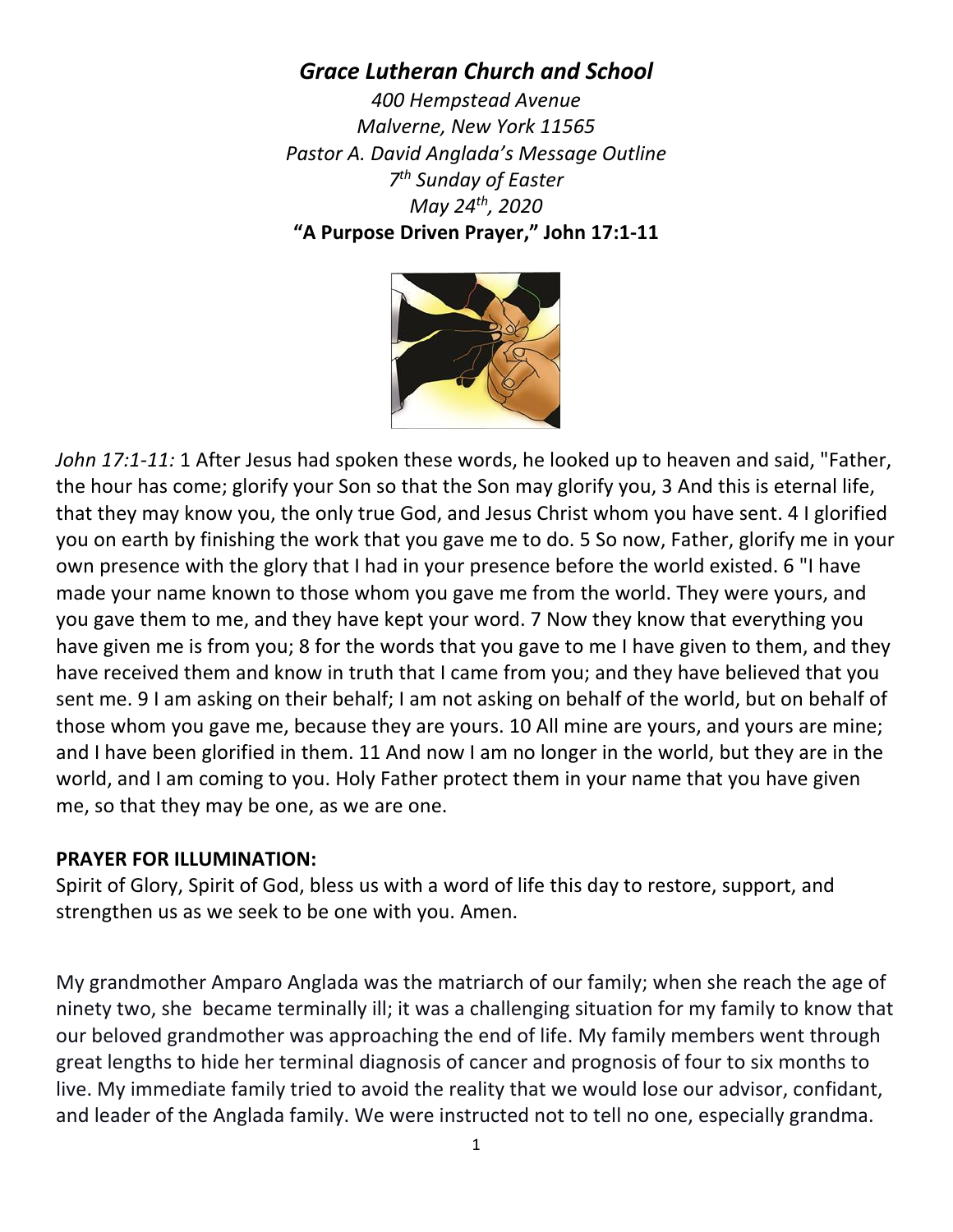Till this day I can hear my uncle Miguel say, "It's our family secret." "Don't tell mother or grandma, that she is dying."

In John's gospel story today the 7<sup>th</sup> Sunday of Easter, Jesus takes the **opposite approach.** Throughout the story, Jesus speaks with clarity to his disciples, no secrets, he tells them of his imminent death.

In our text, Jesus's final prayer for his disciples also known as **"The Highly Priestly Prayer"** for two reasons: **First,** Jesus is preparing to offer himself as a sacrifice for the sins of the world. **Secondly,** he intercedes for his disciples as well as his followers, in the same way that the high priest intercedes for the people of Israel.

By the way, many New Testament teachers claim that this prayer is similar to the Lord's Prayer, so they call Jesus' prayer the Johannine Lord's Prayer. Jesus' prayer was very similar to a farewell address or discourse; it a lengthy address taking up chapters 14-17 in Johns Good News story. What stands out in our gospel text today is the following:

*First*, Jesus is asking God to protect his disciples or to protect his children, verse 11 "And now I am no longer in the world, but they are in the world, and I am coming to you. Holy Father, **protect them** in your name that you have given me." Jesus has been the protector of his followers; he is giving God and account of his stewardship. He is preparing to depart, so he is asking God to assume the role of protector to these disciples who are in the world the KOSMOS but not of the KOSMOS. They belong to God, not the world. Jesus wants to make sure his disciples are going for the goal.

Jesus understood that his disciples or followers would face challenging times. The disciples will be facing a hostile world. Jesus asking God to protect them, to put a shield around them, not to keep them from the world but to protect them. Protect them in your name, by which he means to keep them in loyalty to you or keep them in full adherence to your character, Holy Father.

We all know very well that the early followers of Jesus faced persecution under the Roman empire. He pleads with the Father that they will not drop out of the race. Jesus knew that they will be knocked down by their own prided and passions now and again, sometimes by the storms of others. But our Blessed Lord Jesus begs for the power of God to get them up running again.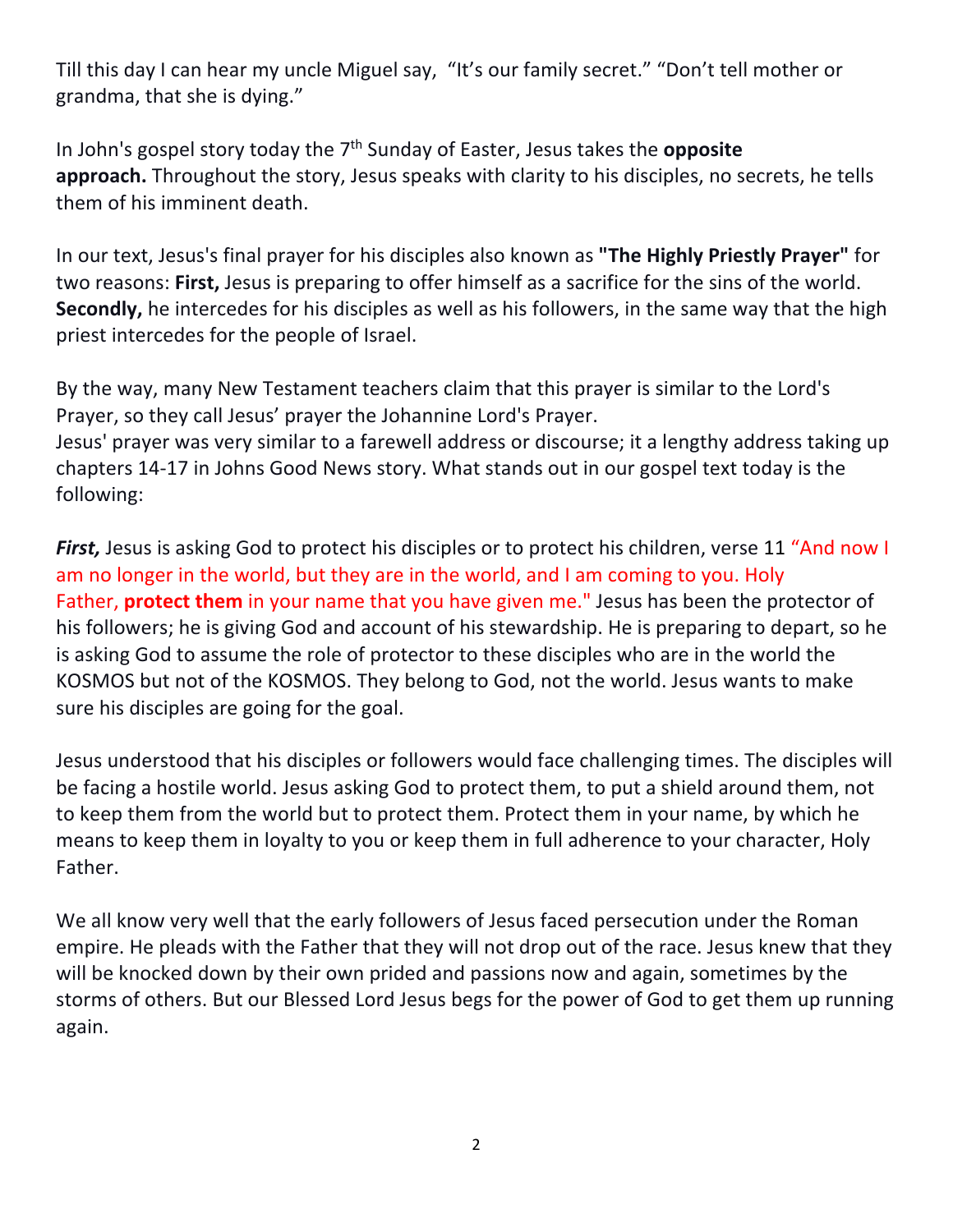*Secondly,* there is an emphasis on unity or oneness. Jesus emphasizes the unity shared between himself and God. Jesus prays that his disciples would be "ONE" just as he is one with God, Jesus says the following in verse 11 **"so that they may be one, as we are one."**

Our blessed Lord Jesus is asking God that his disciples have an intimate relationship with God, just as he has a divine connection with God. That God may live in them. So that his disciples can enjoy their interconnectedness with God; furthermore, Jesus is asking God that his children live in them along with them in him.

Last year I accompanied our sixth graders here at Grace School on their senior trip to see **"The**  Lion King;" Broadway, on 46<sup>th</sup> street in Manhattan. Rafiki tells the adult Simba, who is grieving the death of his father, Mufasa, that he knows where his father is. He takes Simba to a pool of water and tells Simba to look down. Simba complains, "that's not my father; that's just my reflection." "No look harder," Rafiki says. As he looks, Simba begins to recognize his father in his own reflection. "You see?" Rafiki hums, *"He lives in you."*

When life can become a burden and difficult, always remember that **God lives in you, God lives in us!** When we embrace love towards each other as Christ did for us, we have the oneness of God in us. Over and above that, Jesus is praying that his disciples or followers, which eventually becomes the holy catholic Church, or the universal Church be united not divided. It is a prayer for unity, a prayer that binds people together.

Dear saints of God, it is complicated, as well as challenging, being together with each other. It is not easy because we all have our ideas, besides, we are different for each other. It precisely what Christ is calling us to do, to live in unity with each other. Our unity breaks through the walls that separate us. For clarity of thought, unity does not mean uniformity, "In essentials, unity; in nonessentials, liberty; in all things, charity" (**Rupertus Meldenius).**

Yes, there are walls that separated us because of our race, color of our skin, creed, and whom you love in life, can be eradicated when we embrace unity. We are better when we are together; we draw energy from each other. When I am down, you are up, you can help me get back on my feet, or the reverse. When you are down, and I am up, I give you a hand plus I lift you up.

We are better when we need each other's synergy or symbiosis; here this best way I can communicate this idea. The cow needs a milker, moreover a milker needs a cow for milk. They both need each other's, both are important, both the cow and milker have a mutually beneficial relationship. Moreover, both need to appreciate each other.